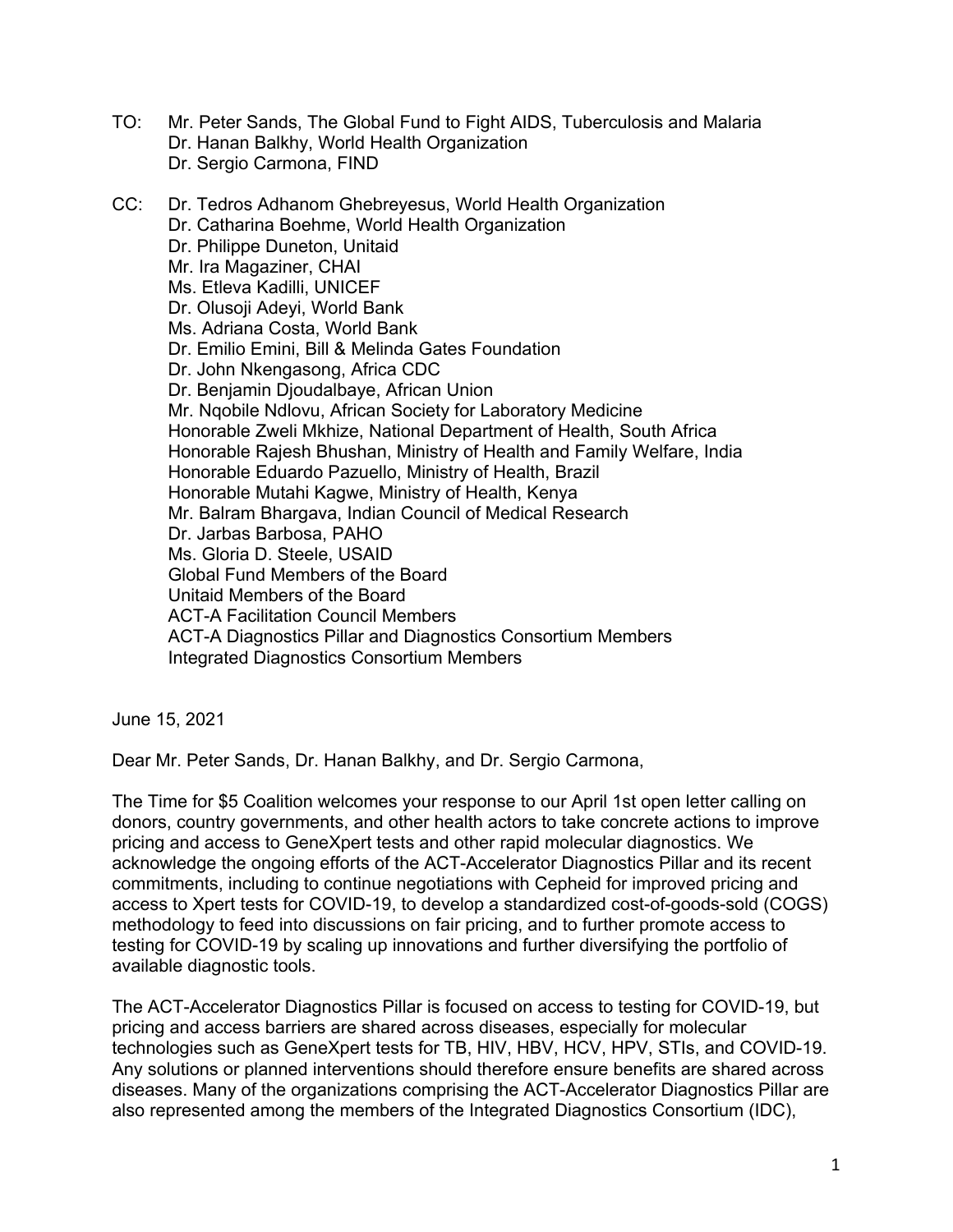which is working to improve integration of testing across diseases and to advance allinclusive pricing models for GeneXpert tests.

Across diseases, Cepheid's GeneXpert tests utilize the same instruments and benefit from the same manufacturing efficiencies achieved through high sales volumes. The Médecins Sans Frontières-commissioned independent COGS analysis showed that the negligible differences in cartridge design between the virology and TB cartridges do not warrant separate production lines. A \$5 price for all tests, inclusive of service and maintenance, would reflect the estimated cost of production of Cepheid's GeneXpert tests,<sup>1</sup> especially at current sales volumes. Cepheid expects that global sales volumes of GeneXpert SARS-CoV-2 tests will amount to 45 million tests in  $2021$ ,<sup>2</sup> in addition to sales volumes of Xpert tests for other diseases. Price negotiations should thus take into account Cepheid's overall high sales volumes and corresponding lower manufacturing costs across disease assays, as well as the extensive public funding that underpinned the development of GeneXpert technology. The public return on the significant public investments in the development and rollout of GeneXpert technologies over the last decade should be realized through fair pricing of tests, based on COGS plus a reasonable profit markup and with volume-based price reductions. COGS transparency and COGS- and volume-based pricing should be required as pro-access conditions in all future public funding agreements with diagnostics companies.

**We appeal to the organizations represented on the ACT-Accelerator Diagnostics Pillar and the IDC to de-silo ongoing discussions and planned interventions to improve access to rapid molecular tests for COVID-19 and other diseases, including by advancing collective negotiations with Cepheid to secure \$5 all-inclusive prices across diseases and favorable terms of service and maintenance (i.e., AccessCare) of testing instruments (irrespective of instrument size or placement).**

**To increase competition in the automated rapid molecular diagnostics market and provide additional leverage to pressure Cepheid to reduce GeneXpert prices and improve service and maintenance, we also call on the members of the ACT-Accelerator and IDC to accelerate investments in scaling up other rapid molecular testing platforms suitable for the point of care and capable of supporting integrated testing, including Molbio's Truenat system, which currently has tests for TB, COVID-19, HBV, HCV, HPV, STIs, and other diseases.**

**The Time for \$5 Coalition looks forward to working together with the members of the ACT-Accelerator Diagnostics Pillar and IDC to support the development of a coordinated strategy for advancing equitable access to rapid molecular tests, including through joint negotiations with Cepheid for price reductions across diseases and increased investments in Molbio's Truenat and other alternative rapid molecular test platforms, and to being included in the relevant working groups to operationalize this strategy.** 

Sincerely,

David Branigan on behalf of the Time for \$5 Coalition